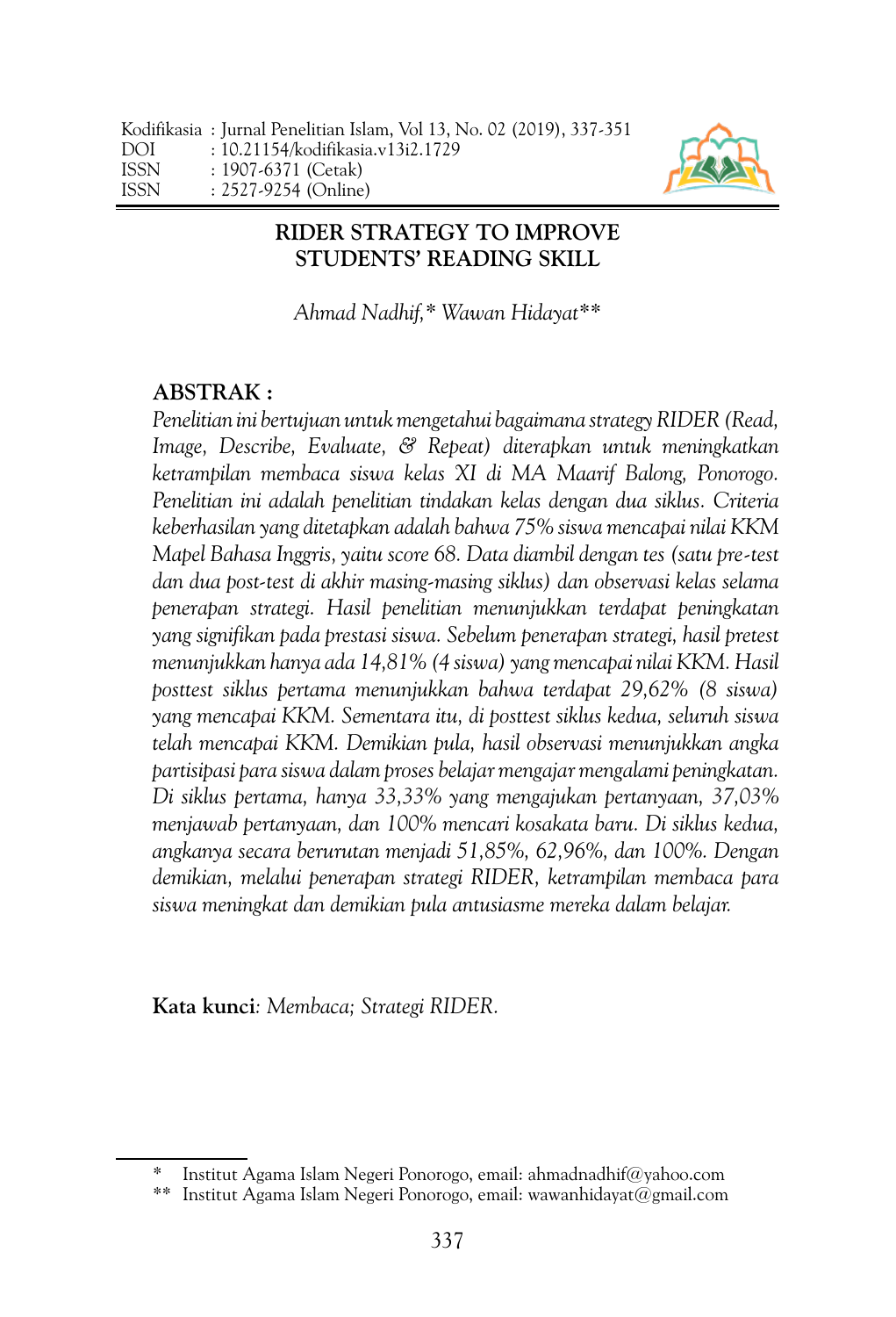# **ABSTRACT :**

*This research is aimed at finding how RIDER strategy is implemented to improve the students' reading skill at English class at grade XI of MA Ma'arif Balong, Ponorogo. This study is a two-cycle classroom actioIn research, the success-criteria of which is that 75% of the students reach the KKM of English subject, which is score 68. The data are taken from tests (the pretest and two posttests by the end of each cycle) and classroom observation during the implementation of the RIDER strategy. The result of the tests shows significant improvement of the students' achievement. In the pretests, which is conducted before the implementation of the strategy, only 14,81% (4 students) reach the KKM; in the posttest in the first cycle, 8 students (29,62%) reach the KKM; and lastly, in the posttest of the second cycle, all students (100%) are successful to achieve the criteria. Regarding the class participation of the students during the implementation of the strategy, the data from the observation shows as follows. In the cycle 1 the student' activeness in asking question is 33,33%, in answering question 37,03%, in finding new vocabulary 100%. In cycle 2, the students' activeness improves with the following details: in asking question 51,85%, in answering questions 62,96%, and in finding new vocabulary 100%. Thus, through the implementation of RIDER strategy, the students' reading skill improves and so does their enthusiasm in learning.*

**Keywords***: Reading Comprehension; RIDER Strategy.*

## **INTRODUCTION**

Reading is essential to every aspect of learning, the purpose of which is to construct meaning from text (comprehension). Without comprehension, reading can be frustrating and sometimes even painful. Thus, as Nunan suggests, "Reading is a process of readers combining information from a text and their own background knowledge to build meaning".1 Accordingly, a major goal of teaching reading comprehension is to help students develop the knowledge, skill, and experience they need to become independent readers and lifelong learners.

Despite the above importance of reading skill role in learning, the researchers' preliminary study (observation and interviews) shows that the

**Kodifikasia: Jurnal Penelitian Islam**, Volume, 13 No. 2 Tahun 2019

<sup>1</sup> David Nunan, *Practical English Language Teaching: Reading* (America: Contemporary, 2003), 2.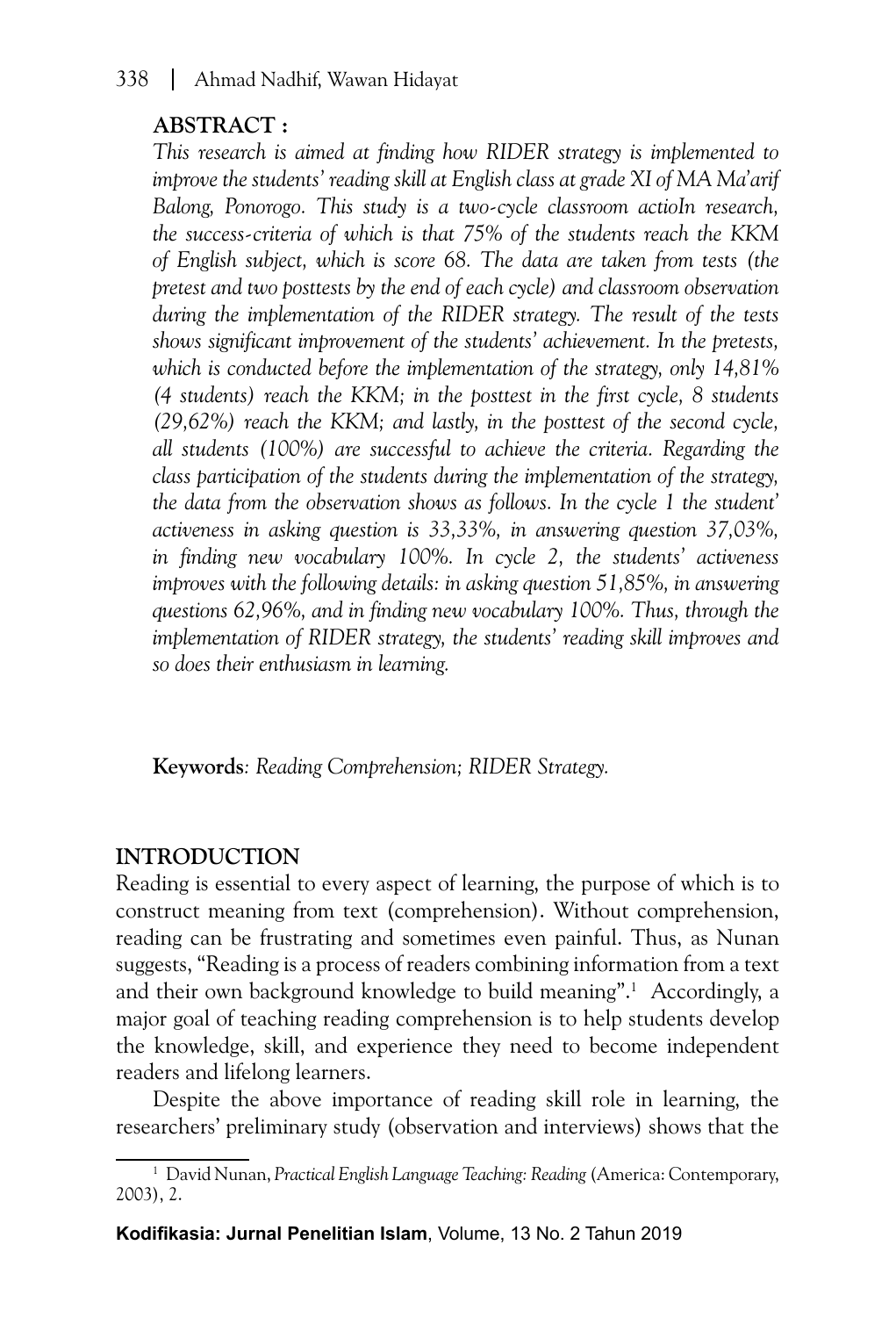teaching of reading comprehension at MA Ma'arif Balong grade XI still faces some problems. During reading activity in teaching and learning process, for instance, students often lost their focus on their task and consequently they talked to each other for other business. It is not surprising, therefore, that when the teacher asks them some questions related to the reading texts, most of them just keep silence.

Predictably, they perform badly in the preliminary test conducted. The average score is only 44.81. Twenty three of 27 students (85.1%) attain below the minimum score of 68, the KKM of English subject at the school. According to the students, while being interviewed, they have low motivation to read and their English vocabulary is very limited.

As an action research, this study proposes the RIDER (Read, Imagine, Describe, Evaluate, and Repeat) strategy to help solve the problems and improve the students reading skill. This strategy suggests the students do several steps in their reading activities: reading the sentences in the given texts, imagining what they have read, describing, in the written form, what they have imagined, evaluating evaluate their reading, and finally repeating process from the first step.

The use of RIDER strategy is believed to be able to help strengthen the students' ability to monitor their comprehension and to recall information. According to Whitehead, as cited by Yulianingsih *et al*, the use of imaging or creating pictures by the students is "to assist reading comprehension, to encourage students to imagine the whole picture, which may include locations, characters/people, facial expressions and environmental factors and cue them to describe what they see".2

In this reading comprehension strategy, the students make use of visual imagery when they learn new material by transforming what is to be learned into meaningful visual, auditory, or kinesthetic images of the information. In this regard, the students make images in their head to develop visualization skills in both literal and inferential comprehension. The RIDER strategy, then, as suggested by Clark, is "designed to improve the student's acquisition, storage, and recall of prose material". It, he states, "requires the students to imagine parts of written language recall and relate these images, then reorganizes and verbalize the concepts imaged".<sup>3</sup>

<sup>2</sup> Eni Yulianingsih, Rahayu Apriliaswati, dan Zainal Arifin, "Improving Students'reading Comprehension On Recount Text by Using Rider Strategy," *Jurnal Pendidikan dan Pembelajaran* 3, no. 6 (t.t.).

<sup>&</sup>lt;sup>3</sup> Frances L. Clark dkk., "Visual imagery and self-questioning: Strategies to improve comprehension of written material," *Journal of Learning Disabilities* 17, no. 3 (1984): 145– 149.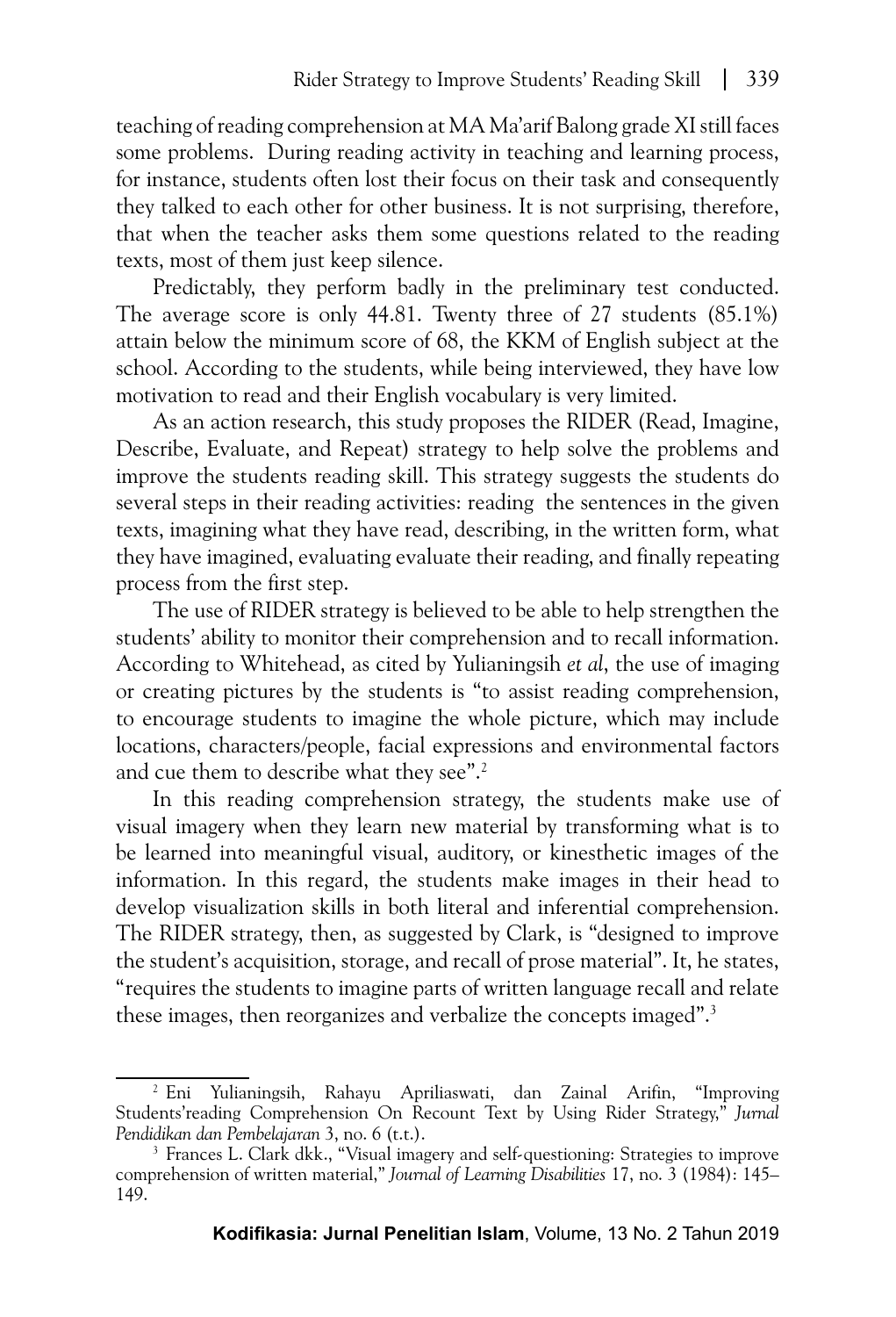Accordingly, this research is conducted to investigate how the implementation of RIDER strategy improves the students' reading skill at the eleventh grade of MA Ma'arif Balong.

## **DISCUSSION**

## **Rider Strategy: An Overview**

The acronym RIDER stands for READ, IMAGINE, DESCRIBE, EVALUATE, and REPEAT. In this regard, the strategy suggests the students firstly read a sentence from a given text, then make an image or a mental picture in their mind. After that, they are to describe the imaginative picture in a written form and then make some evaluation to make sure that the description has covered everything necessary. Lastly, they make repetitions for the following sentences.4

Clark, *et al.,* develop for students the procedure of how to do RIDER as follows:<sup>5</sup>

- 1 READ (Read the first sentence)
- 2 IMAGE (Try to make an image a picture in your mind)
- 3 DESCRIBE (Describe your image)
	- a. If you cannot make an image, explain why you cannot and go on to the next sentence.
	- b. If you can make an image, decide if it is the same as an old image (one held in memory from the most recent image), the old image changed somewhat, or an entirely new image (not at all similar to the most recent memory image). Make a changed image by adding or subtracting things from the picture you had in your mind.
	- c. If you have an image, describe it
- 4 EVALUATE (Evaluate your image for its completeness).
	- a. Check to make certain your image includes as much of the sentence content as possible. If the content is missing, adjust your image and continue.
	- b. If your image is comprehensive, continue.
- 5 REPEAT (Read the next sentence and repeat steps 1 through 4)

The RIDER strategy, therefore, requires students to develop mental pictures about the text they read. The building of mental pictures is somewhat similar to taking a picture or making a movie in the student's memory. The images formed are more readily recalled from the short term memory.

<sup>4</sup> Clark dkk.

 $5$  Clark dkk.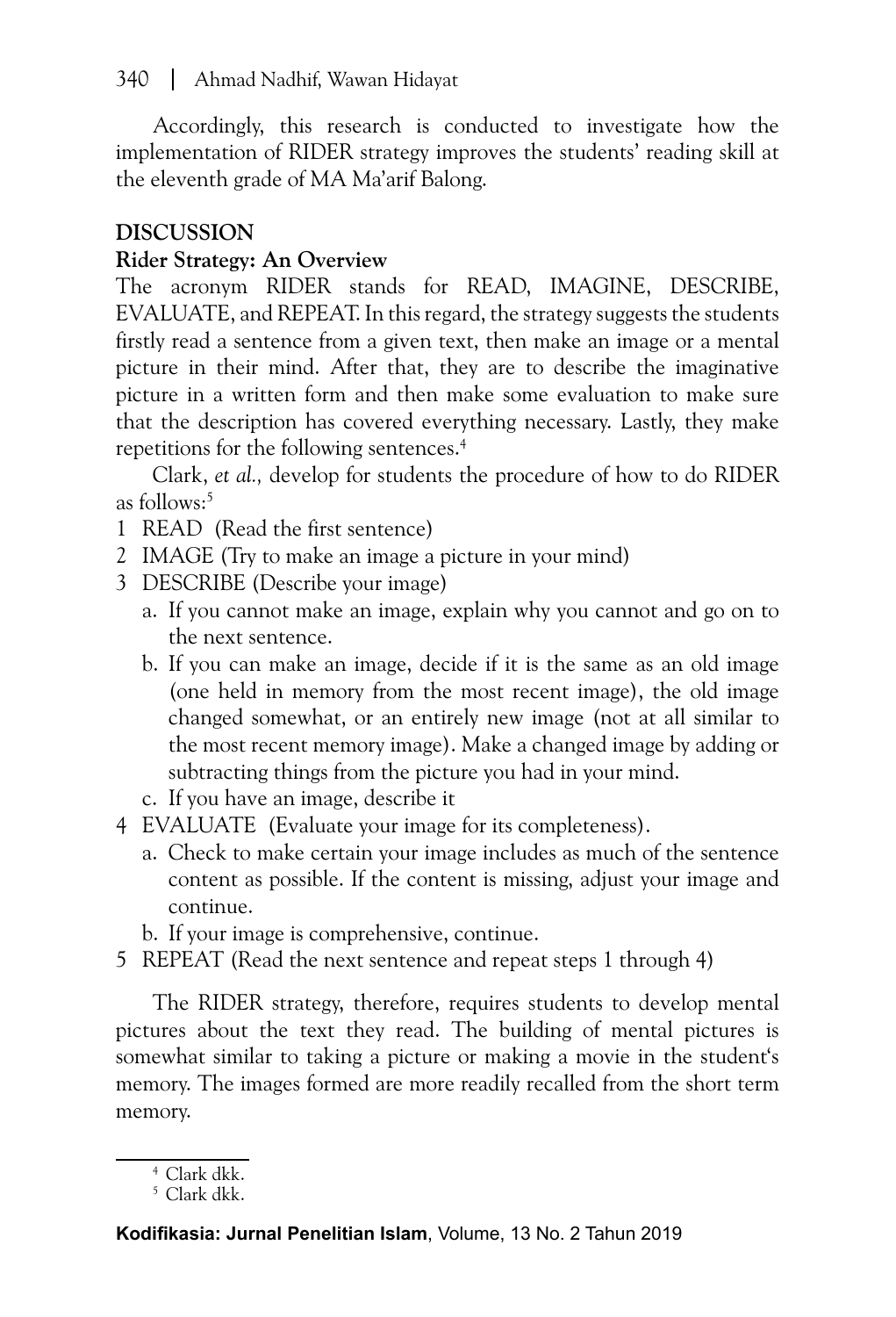The RIDER strategy is designed to improve the student's acquisition, storage, and recall of prose material. It suggests the student make images out of a written language, recall and relate these images, then reorganize and verbalize the concepts imaged. This may develop both comprehension and critical thinking skills.6 Furthermore, it can also strengthen the students' ability to monitor their comprehension and to recall information<sup>7</sup>, activate their imagination or visualization through the texts.<sup>8</sup>

According to Mercer (cited by Diana & Sunaryo), there are some advantages of RIDER strategy:9

- 1) Through RIDER strategy, the students can be motivated in reading a monologue text.
- 2) With RIDER strategy the students can improve their ability in understanding text.
- 3) RIDER strategy can train the students to do something in sequence. They know what they should do first, then and after that, because they have guidance. When they read the text, they read for a purpose.
- 4) The RIDER strategy will help the student to be responsible for what they have done.
- 5) The strategy can make the students relax and enjoyable in reading a text.
- 6) The strategy is easy to do for the teacher. Teacher can applies without many teaching media. If there are no media, the teacher still can do it manually.

#### **Research Design and The Subject of Study**

This study is a classroom action research (CAR), intended to make some change and improvement at the local level.10 It was conducted from 25th February until 4th Maret 2019, within two cycles. Cycle 1 was conducted in two meetings; and cycle II was conducted in one meeting. The subject of the research was the eleventh grade of MA Ma'arif Balong that consists of 27 students with 15 male students and 12 female students.

<sup>6</sup> Clark dkk.

<sup>7</sup> Yulianingsih, Apriliaswati, dan Arifin, "Improving students'reading Comprehension on Recount Text by Using Rider Strategy."

<sup>8</sup> Dwi Anggreini Waskito Putri, "The Effect of Read-Imagine-Describe-Evaluate-Repeat (RIDER) Strategy and Reading Motivation Toward Students'reading COMPREHENSION AT GRADE VIII OF SMP PERTIWI 2 PADANG," *JURNAL ARBITRER* 3, no. 2 (2016): 113–121.

<sup>9</sup> Diana Novita dan Sunaryo Sunaryo, "The Use of Rider (Read or Listen, Image, Describe, Evaluate and Repeat) Strategy in Teaching Listening Descriptive Text at Junior High School," *Journal of English Language Teaching* 2, no. 1 (2013): 42–49.

<sup>10</sup>Cohen Louis, Morrison Keith, dan Manion Lawrence, *Research methods in education; 6th edition* (New York: Routledge Madison Avenue, 2000), 297.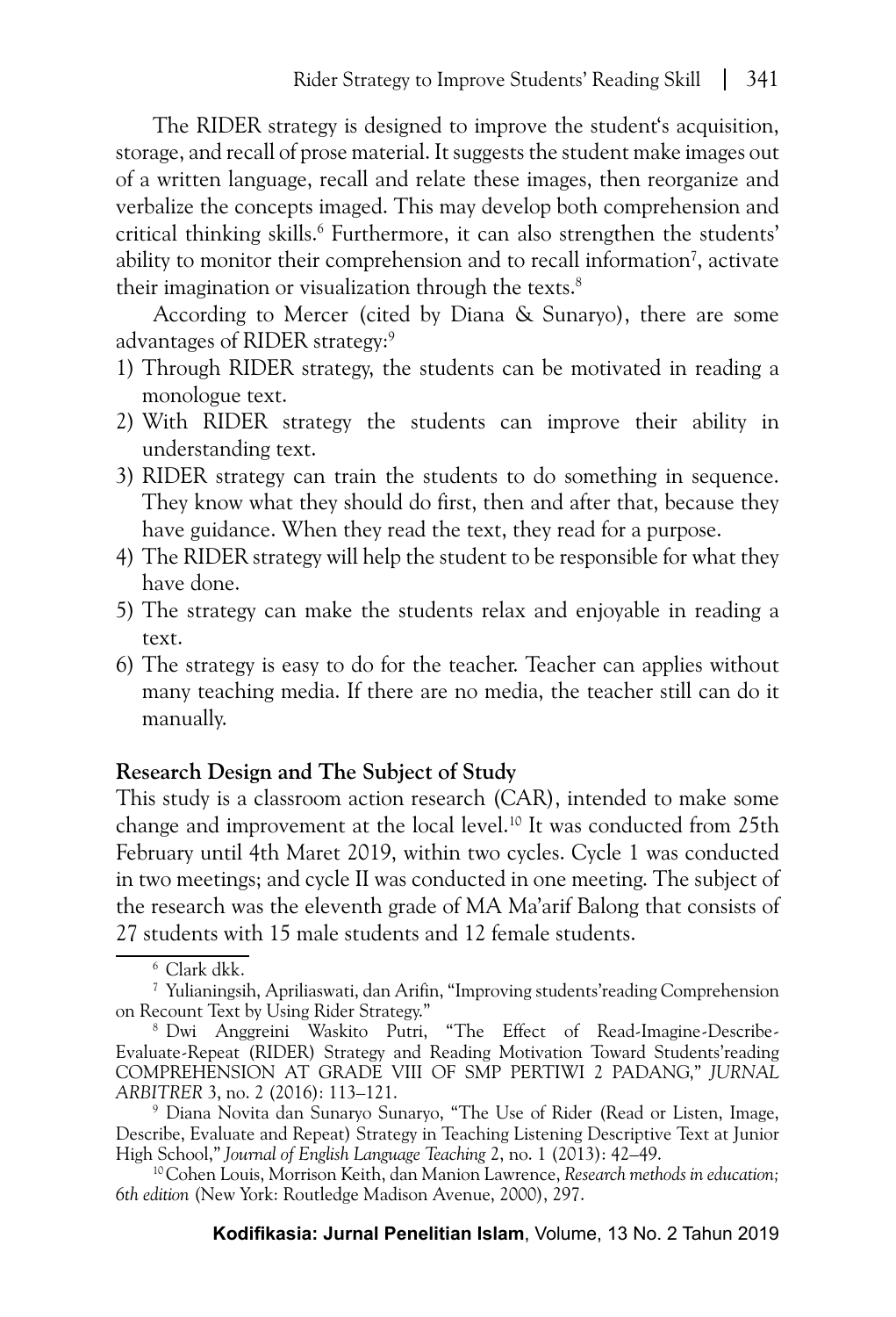## 342 [Ahmad Nadhif, Wawan Hidayat](#page-0-0)

The procedure in each cycle is the model suggested by Kemmis and MC Taggart: planning, acting, observing, and reflecting. Having done a preliminary study and found some problems in the teaching of reading comprehension at the class, the researchers plan RIDER-based learning activities. In MA Ma'arif Balong uses K13 Curriculum. The material for the eleventh grade of senior high school in the second semester is analytical exposition text. The lesson plans are designed by the researcher for teaching analytical exposition text equipped with clear standard competency, basic competence, indicator and purpose of learning, material, and strategy, learning activity and assessment.

Besides, the researchers also set up criteria of success. In this study, the research is considered successful if 75% of students achieve the minimum score of mastery (KKM). For reading comprehension, the school sets the KKM at score 68. Thus, the research is stopped only when this criteria is achieved. Otherwise, the research would be continued to the next cycle.

Meanwhile, the executor of the implementation of the action is the English teacher of the class. The main role of the researchers is to help provide the plans, observe the implementation, and give some reflection for the betterment of the teaching and learning process.

The techniques of data collection used in this study are test and observation. Test is conducted to measure the students' achievement in each cycle. Meanwhile, observation is carried out to record the condition of the students during the implementation of the action, especially their activeness and enthusiasm.

#### **Research Findings**

The following is the presentation on the research finding for each cycle.

#### **Cycle 1**

Cycle 1 consisted of two meetings. The following is the description of each meeting followed by the presentation of the result of the posttest and class observation.

#### *Meeting 1 (First Cycle)*

To begin with, the teacher explained to the students the idea of the RIDER strategy that would be used to facilitate students in understanding the text. After explaining the RIDER strategy and making sure that the students understand the concept, the teacher groups the students into 6 groups. This grouping was meant to make easier for the students to make peerconsulting dealing with the procedure of doing RIDER.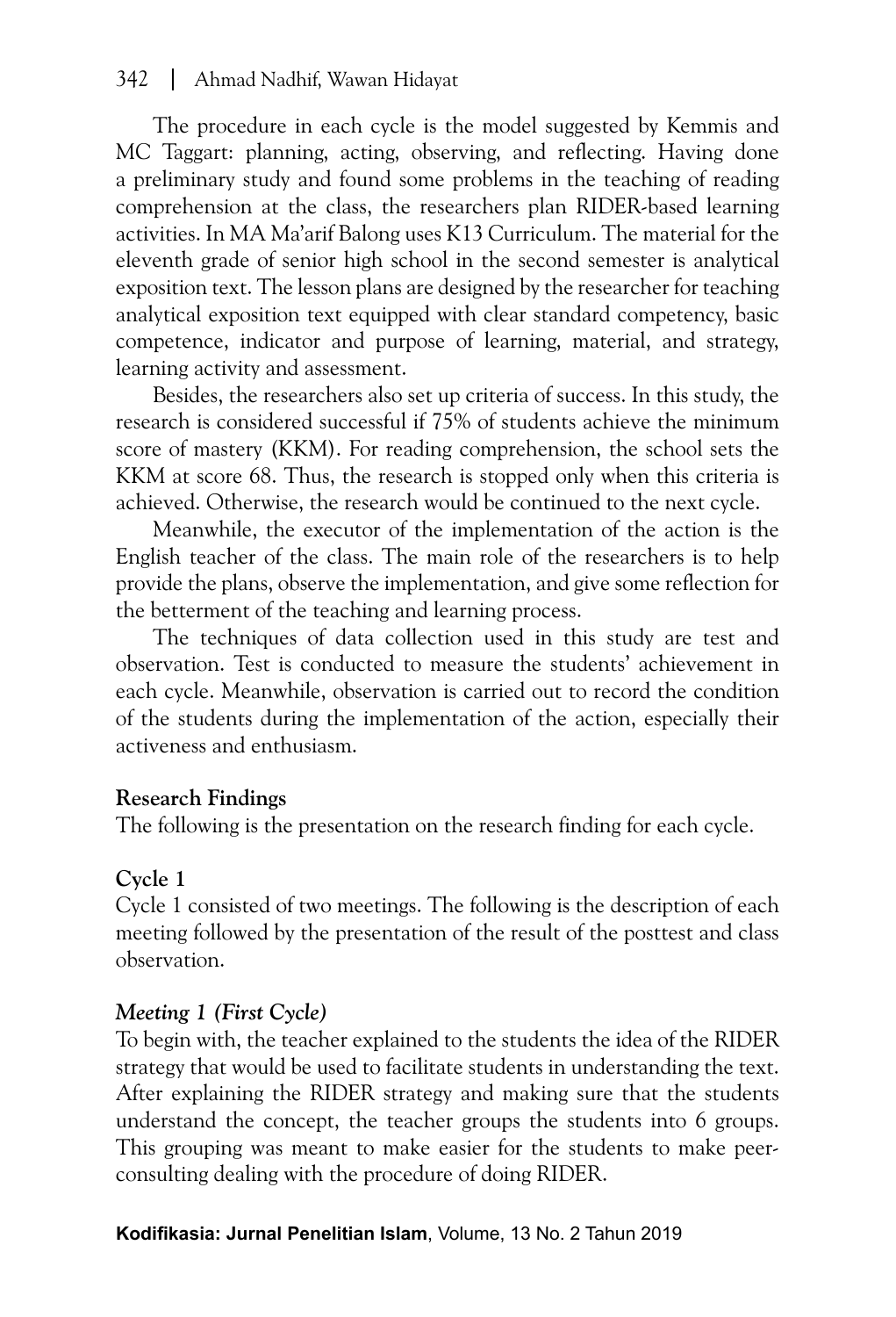Afterward, the teacher distributed the reading texts (entitled "The Importance of Sleep") and had the students practice the RIDER: Reading, Imagining, Describing, Evaluating, and Repeating. The teacher gave the students around 3 minutes to conduct the RIDER for each sentence, and allowed them to open dictionary when they found unfamiliar words. After the students completed the task, the teacher asked the students to explain the content of the sentence or the main idea each paragraph to know students understanding after the implementation of the strategy, and then gave some review on the material being discussed.

Afterward, the teacher asked the students whether they have problems in understanding the reading text during the implementation of the strategy. Based on their responses, the students seemed to have difficulties in comprehending the text through RIDER activities.

#### *Meeting 2 (First Cycle)*

In the second meeting, the teacher made use of reading text entitled "TV is bad for children". The students redid the RIDER, with similar steps like before. However, this time, instead of grouping the students as the case in the previous meeting, the teacher had the students do the RIDER individually. They implemented the strategy with the help of dictionary. In this second meeting, the students began to get accustomed to the strategy.

Finally, the teacher asked the students to share their understanding on the content of each paragraph and invited them to ask questions. The students complained that the reading text was too long. The allocated time, according to them, was not enough.

Having done with the discussion, the teacher delivered a post test.

## *Result of Post-Test of Cycle 1*

The test was conducted based on the reading material "TV is bad for children". It was an essay test consisting of 5 questions. Each question was graded 20 if answered correctly; 10-15 if answered half-to-almost correctly; and 5 if below that. To pass the KKM, as mentioned before, the students should score 68 or above.

The result of the posttest of the first cycle is as follows.

|    | The Result Students Achievement of Cycle I |                    |       |              |  |  |  |  |
|----|--------------------------------------------|--------------------|-------|--------------|--|--|--|--|
| No | Name (initials)                            | Aspect of Variable |       |              |  |  |  |  |
|    |                                            | KKM                | Score | <b>Note</b>  |  |  |  |  |
|    | A G R                                      | 68                 | 50    | Not Achieved |  |  |  |  |
|    | A N A A                                    | 68                 | 70    | Achieved     |  |  |  |  |

Table 1 The Result Students Achievement of Cycle I

**Kodifikasia: Jurnal Penelitian Islam**, Volume, 13 No. 2 Tahun 2019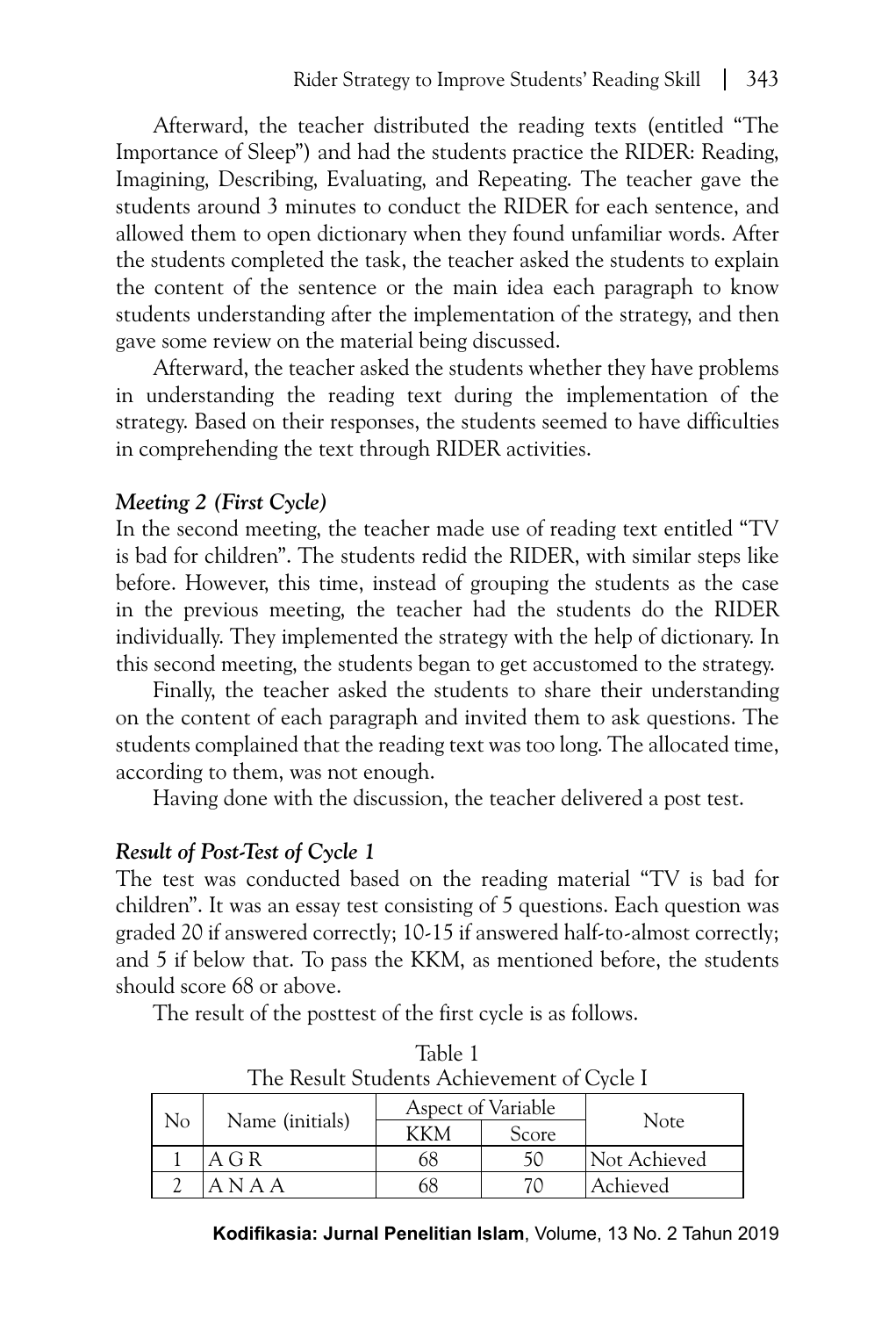| $\mathfrak{Z}$           | AIS            | 68 | 50 | Not Achieved |
|--------------------------|----------------|----|----|--------------|
| $\overline{4}$           | BCP            | 68 | 50 | Not Achieved |
| 5                        | BARP           | 68 | 55 | Not Achieved |
| 6                        | D <sub>R</sub> | 68 | 70 | Achieved     |
| $\overline{\mathcal{L}}$ | D M H          | 68 | 65 | Not Achieved |
| 8                        | <b>DNN</b>     | 68 | 80 | Achieved     |
| 9                        | E S            | 68 | 65 | Not Achieved |
| 10                       | E W            | 68 | 65 | Not Achieved |
| 11                       | F TM           | 68 | 75 | Achieved     |
| 12                       | HNK            | 68 | 70 | Achieved     |
| 13                       | <b>KNH</b>     | 68 | 60 | Not Achieved |
| 14                       | <b>LLA</b>     | 68 | 60 | Not Achieved |
| 15                       | M. HY          | 68 | 70 | Achieved     |
| 16                       | M. WDK         | 68 | 60 | Not Achieved |
| 17                       | MPA            | 68 | 65 | Not Achieved |
| 18                       | M K R          | 68 | 55 | Not Achieved |
| 19                       | <b>NRA</b>     | 68 | 65 | Not Achieved |
| 20                       | N Al A         | 68 | 65 | Not Achieved |
| 21                       | <b>RTH</b>     | 68 | 45 | Not Achieved |
| 22                       | <b>SKH</b>     | 68 | 65 | Not Achieved |
| 23                       | SZH            | 68 | 55 | Not Achieved |
| 24                       | <b>TFA</b>     | 68 | 80 | Achieved     |
| 25                       | T T F.M        | 68 | 50 | Not Achieved |
| 26                       | WIY            | 68 | 50 | Not Achieved |
| 27                       | Z AN           | 68 | 70 | Achieved     |

The table above shows that there are only 8 students who achieved the passing grade while and 19 students did not. The following table presents the percentage of the students based on their classification of achievement. Only 07.40% was categorized as good; while others were fair (22.22%), low (40.74%), and extremely low (29.62%).

|            | otaachts progress record in cycle i |          |            |  |  |  |  |
|------------|-------------------------------------|----------|------------|--|--|--|--|
| Score      | Classification                      | Students | Percentage |  |  |  |  |
| $90 - 100$ | Extremely good                      |          |            |  |  |  |  |
| 80-89      | Good                                |          | $ 07,40\%$ |  |  |  |  |
| 70-79      | Fair                                | b        | 22,22%     |  |  |  |  |
| 60-69      | Low                                 |          | 40,74%     |  |  |  |  |
| 60         | Extremely low                       | 8        | 29,62%     |  |  |  |  |

Table 2 Students progress record in cycle I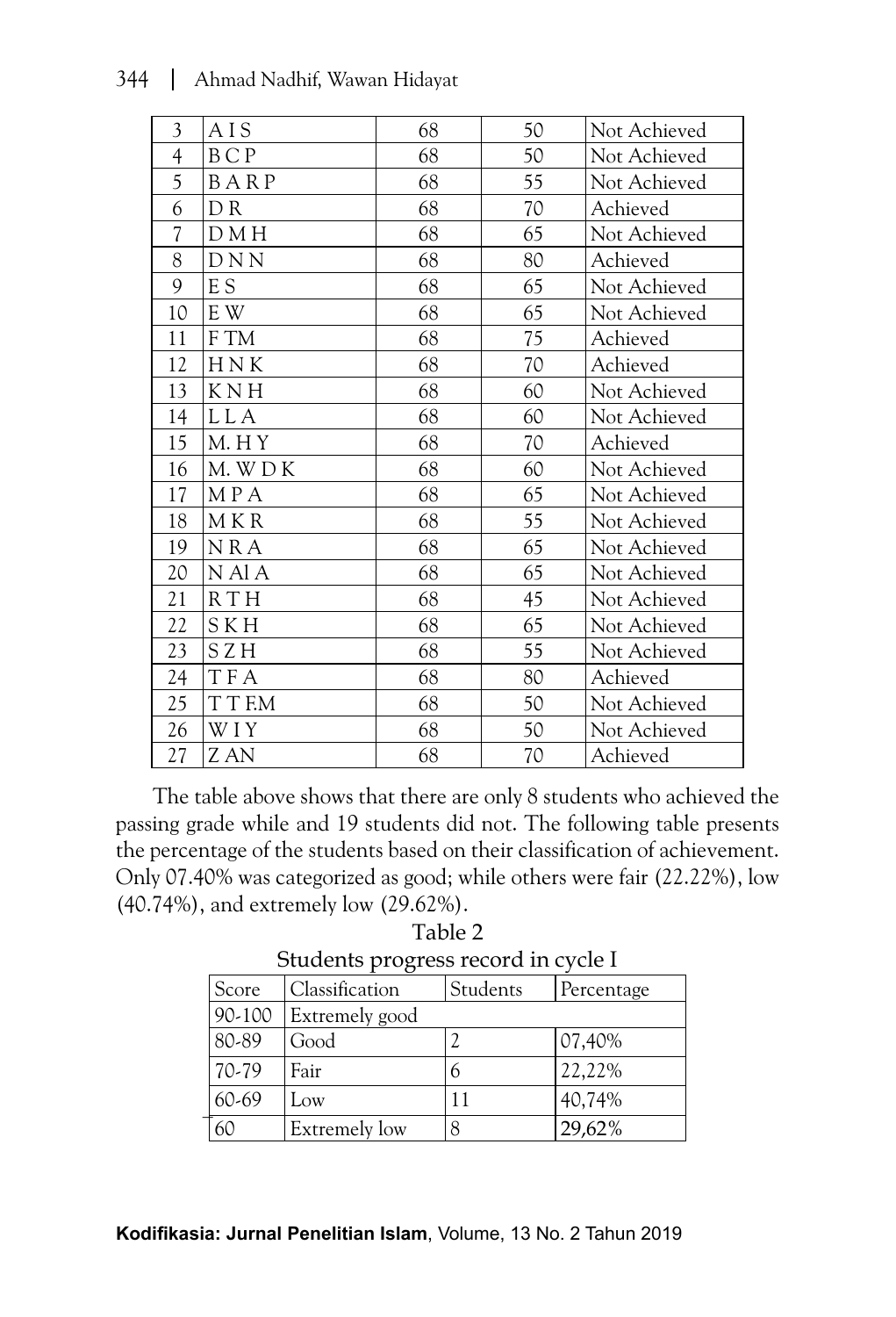# *Class Observation of Cycle 1*

During the teaching and learning process, the researcher paid attention on the activeness of students. Their activeness was recorded as follows.

| The Result of Students Observation Sheet In Cycle I |                         |                 |                    |  |  |  |
|-----------------------------------------------------|-------------------------|-----------------|--------------------|--|--|--|
|                                                     | Aspect of<br>Activeness |                 |                    |  |  |  |
| No                                                  | Name                    | Asking Question | Answering Question |  |  |  |
| $\mathbf{1}$                                        | A G R                   |                 |                    |  |  |  |
| $\overline{c}$                                      | ANAA                    |                 |                    |  |  |  |
| $\overline{\mathbf{3}}$                             | AIS                     |                 |                    |  |  |  |
| $\overline{4}$                                      | <b>BCP</b>              |                 |                    |  |  |  |
| $\overline{5}$                                      | BARP                    |                 |                    |  |  |  |
| 6                                                   | DR                      |                 |                    |  |  |  |
| $\overline{\mathcal{U}}$                            | D M H                   |                 |                    |  |  |  |
| 8                                                   | $D N N$                 |                 |                    |  |  |  |
| $\overline{9}$                                      | $\overline{E}$ S        | $\checkmark$    |                    |  |  |  |
| 10                                                  | E W                     |                 |                    |  |  |  |
| 11                                                  | ${\rm F}$ TM            |                 |                    |  |  |  |
| 12                                                  | HNK                     |                 | $\frac{1}{2}$      |  |  |  |
| $\overline{13}$                                     | $\overline{K}$ N H      |                 |                    |  |  |  |
| $\overline{14}$                                     | L L A                   |                 |                    |  |  |  |
| 15                                                  | M. HY                   |                 |                    |  |  |  |
| 16                                                  | M. WDK                  |                 |                    |  |  |  |
| 17                                                  | MPA                     |                 |                    |  |  |  |
| 18                                                  | MKR                     |                 |                    |  |  |  |
| 19                                                  | <b>NRA</b>              |                 |                    |  |  |  |
| 20                                                  | N Al A                  |                 |                    |  |  |  |
| 21                                                  | R T H                   |                 |                    |  |  |  |
| 22                                                  | <b>SKH</b>              |                 |                    |  |  |  |
| 23                                                  | SZH                     |                 |                    |  |  |  |
| 24                                                  | T F A                   |                 | ✓                  |  |  |  |
| 25                                                  | T T F.M                 |                 |                    |  |  |  |
| 26                                                  | W I Y                   |                 |                    |  |  |  |

Table 3 The Result of Students Observation Sheet In Cycle I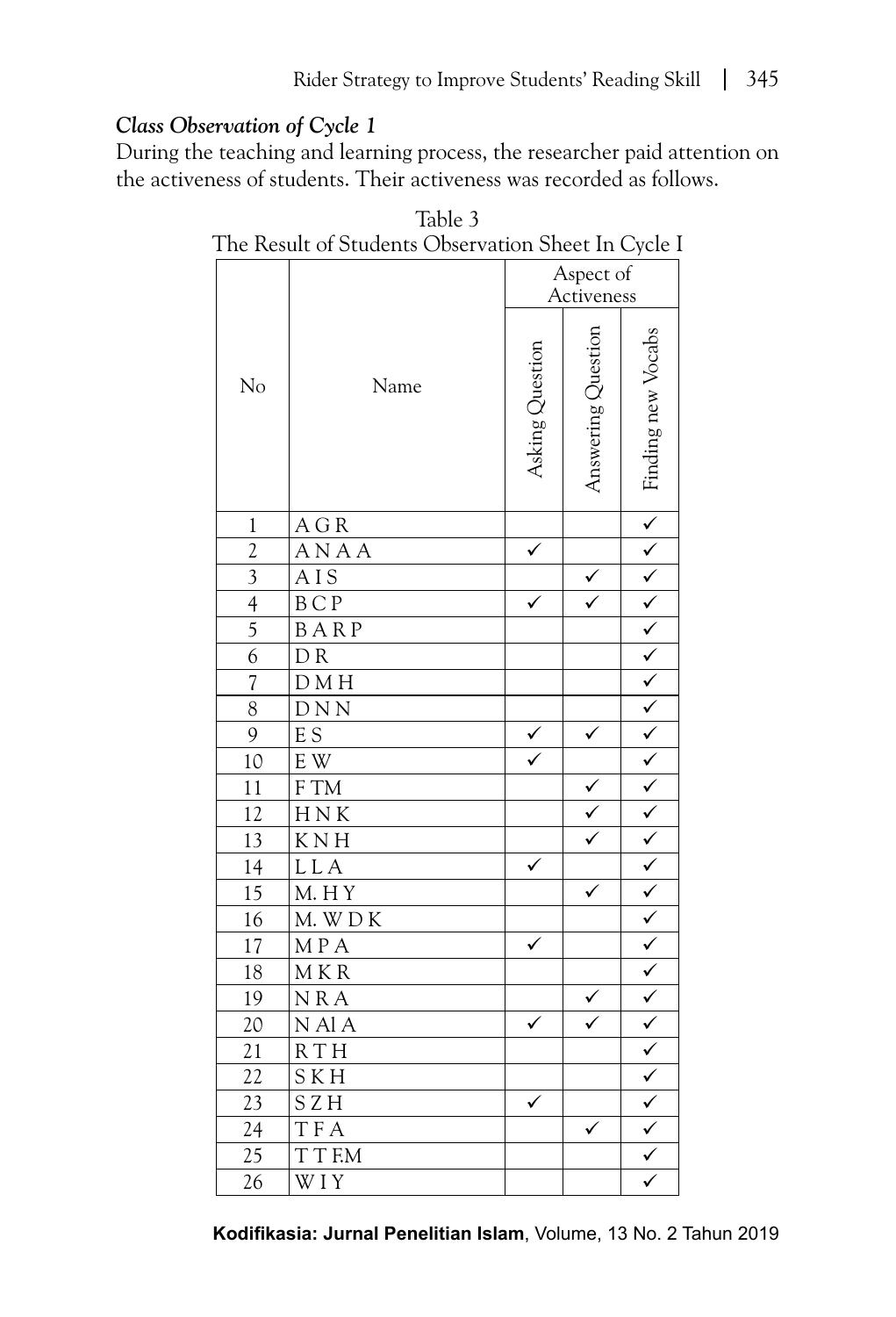346 [Ahmad Nadhif, Wawan Hidayat](#page-0-0)

| $- - -$<br>∼ |  |  |
|--------------|--|--|

Based on the table above, it can be seen that only 9 students were active in asking question, 10 students in answering question. However, all of them were active in finding new vocabularies. This was actually much better than their previous condition, before the implementation of RIDER strategy. Nevertheless, the criteria of success had not been achieved and the research should be continued to the next cycle, in which the researcher planned to give the students more motivation to learn better.

# **Cycle 2**

There was only one meeting in cycle 2, which would be presented below followed by the presentation of the result of the posttest and the result of class observation. Through this second cycle, the criteria of success of this action research are achieved. Therefore, the research is stopped and then reported.

# *Meeting 3 (Second Cycle)*

Reflecting the implementation of the RIDER strategy in the previous cycle, the teacher decided to use a shorter reading text. It was an article entitled "Is smoking good for us". After he gave each student the copy of the material, he got the students to conduct the RIDER strategy. This time, the students seemed to have been accustomed to the strategy. They did the RIDER for each sentence for about 3 minutes. They seemed to be more enthusiastic and active than before.

Having done the RIDER, the students discussed the content of the text by opening question-answer session. The class was closed by the posttest.

# *Result of Post-Test of Cycle 2*

The result of the second cycle posttest is as follows. It shows much improvement of the students' achievement.

| THE RESULT OF STUDENTS ACHIEVEMENT IN CYCLE II |       |                    |       |          |  |  |
|------------------------------------------------|-------|--------------------|-------|----------|--|--|
|                                                |       | Aspect of Variable |       |          |  |  |
| No                                             | Name  | <b>KKM</b>         | Score | Note     |  |  |
|                                                | A G R | 68                 |       | Achieved |  |  |
|                                                | ANAA  | 68                 | 85    | Achieved |  |  |
|                                                | AIS   | 68                 | 85    | Achieved |  |  |
|                                                | B C P | 68                 |       | Achieved |  |  |

| Table 4                                        |
|------------------------------------------------|
| The Result of Students Achievement In Cycle II |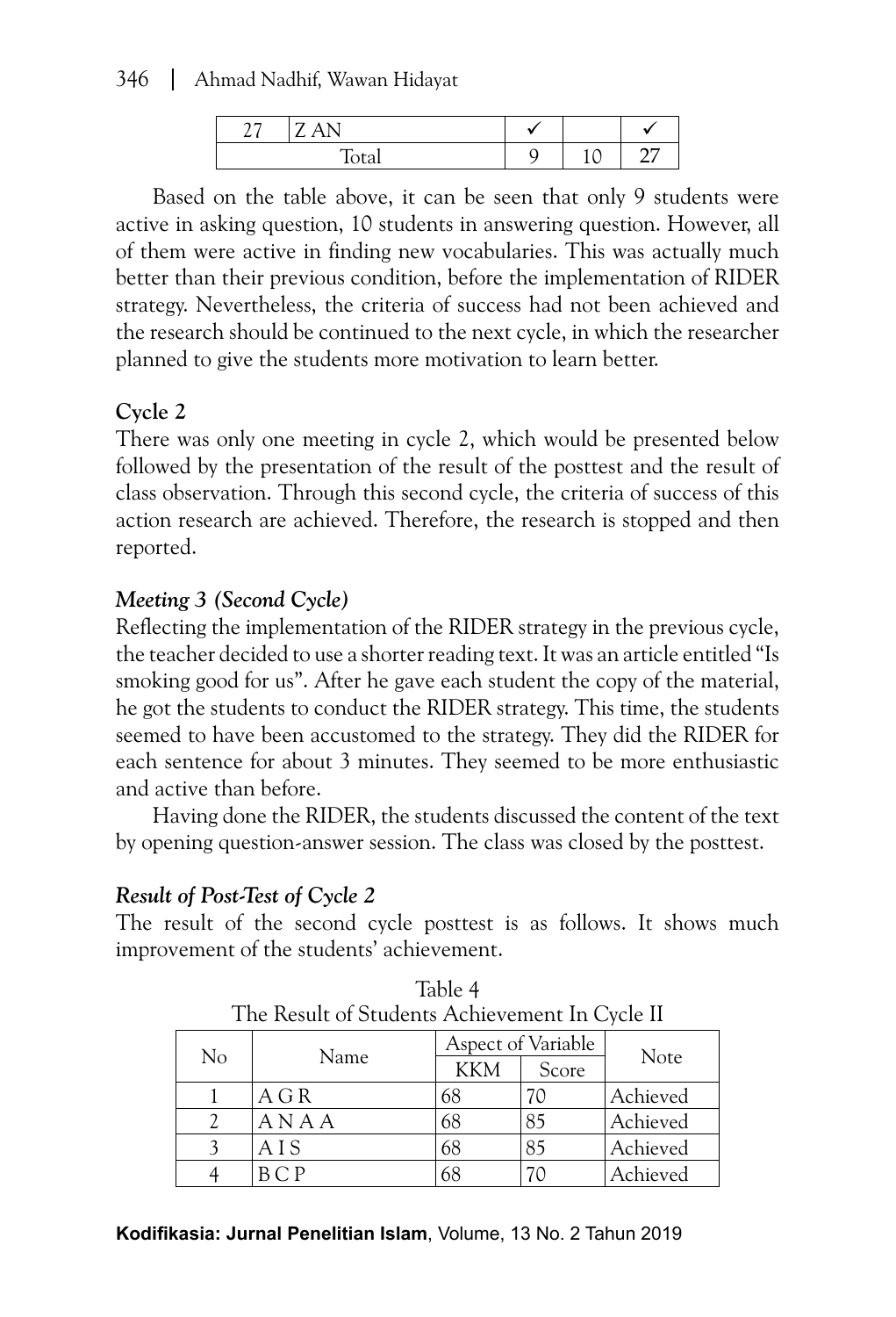| 5                        | BARP                | 68 | $70\,$ | Achieved |
|--------------------------|---------------------|----|--------|----------|
| 6                        | DR.                 | 68 | 85     | Achieved |
| $\overline{\mathcal{U}}$ | D M H               | 68 | 70     | Achieved |
| 8                        | <b>DNN</b>          | 68 | 95     | Achieved |
| 9                        | E S                 | 68 | 80     | Achieved |
| 10                       | E W                 | 68 | 70     | Achieved |
| 11                       | F TM                | 68 | 95     | Achieved |
| 12                       | HNK                 | 68 | 70     | Achieved |
| 13                       | <b>KNH</b>          | 68 | 70     | Achieved |
| 14                       | L L A               | 68 | 75     | Achieved |
| 15                       | M. HY               | 68 | 85     | Achieved |
| 16                       | M. WDK              | 68 | 70     | Achieved |
| 17                       | MPA                 | 68 | 85     | Achieved |
| 18                       | M K R               | 68 | 70     | Achieved |
| 19                       | NRA                 | 68 | 80     | Achieved |
| 20                       | N Al A              | 68 | 80     | Achieved |
| 21                       | RTH                 | 68 | 70     | Achieved |
| 22                       | <b>SKH</b>          | 68 | 85     | Achieved |
| 23                       | SZH                 | 68 | 70     | Achieved |
| 24                       | TFA                 | 68 | 95     | Achieved |
| 25                       | T T F.M             | 68 | 70     | Achieved |
| 26                       | WIY                 | 68 | 70     | Achieved |
| 27                       | Z AN                | 68 | 85     | Achieved |
|                          | <b>TOTAL FINISH</b> |    | 2.105  | 27       |

The above data shows that students have reached beyond the criteria of success. Their score-classification is presented in table 5 below.

| Students Progress Record in Cycle I |                |          |            |  |  |
|-------------------------------------|----------------|----------|------------|--|--|
| Score                               | Classification | Students | Percentage |  |  |
| 90-100                              | Extremely good |          | 11.11%     |  |  |
| 80-89                               | Good           | 10       | 37.03%     |  |  |
| 70-79                               | Fair           | 14       | 51.85%     |  |  |
| 60-69                               | Low            |          | $0\%$      |  |  |
|                                     | Extremely low  |          | $0\%$      |  |  |

| Table 5                             |  |
|-------------------------------------|--|
| Students Progress Record in Cycle I |  |
|                                     |  |

## **Observation**

The result of observation shows that the process of teaching-learning did not have serious problems. The teaching-learning process is more active than the first one. The students' activeness is portrayed in table 6 below.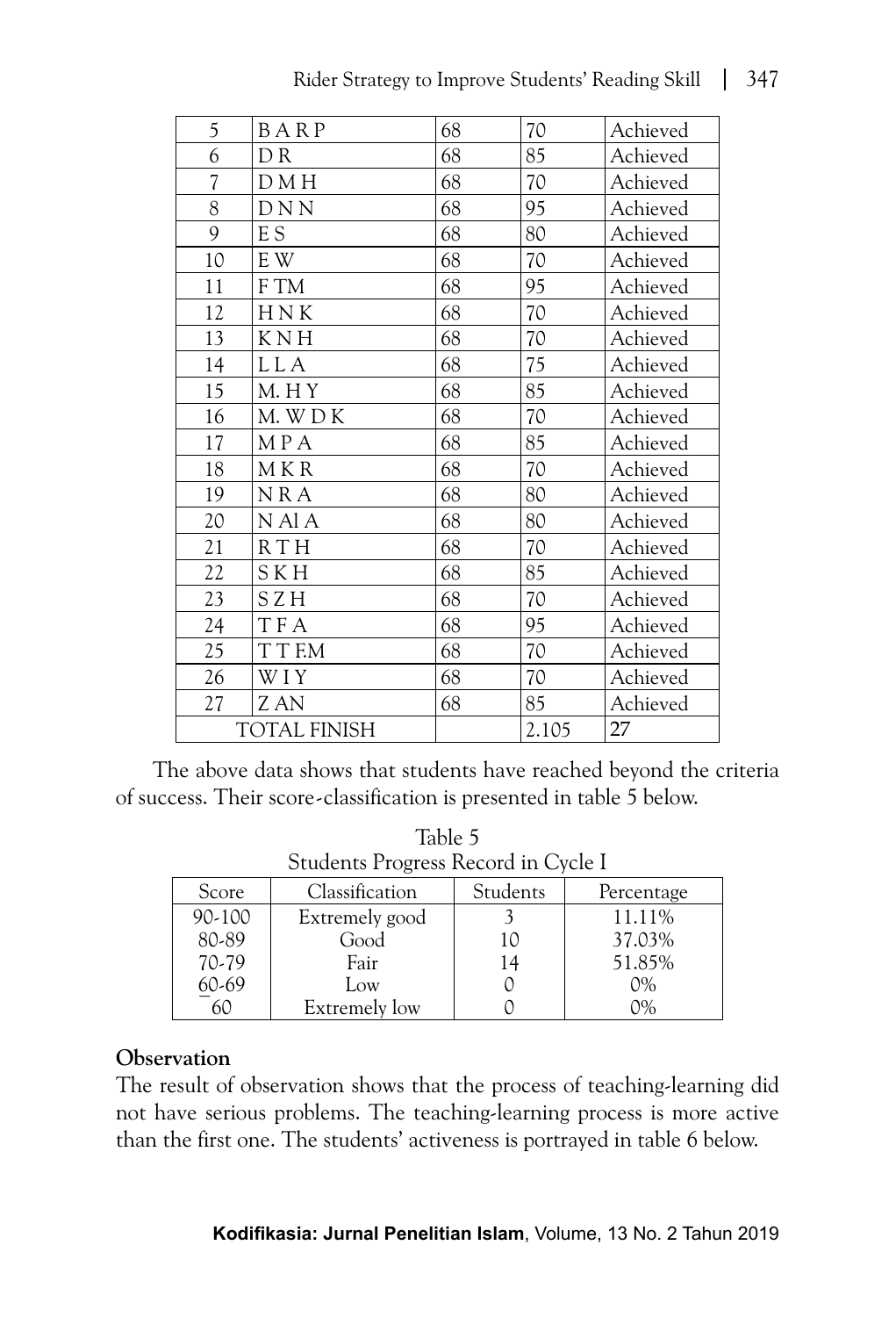|                | The Ixesuit of Otaachts Observation oncet in Oyele II |                 |                         |                          |
|----------------|-------------------------------------------------------|-----------------|-------------------------|--------------------------|
|                |                                                       |                 | Aspect of<br>Activeness |                          |
| No             | Name                                                  | Asking Question | Answering Question      | Finding new vocabularies |
| $\mathbf{1}$   | A G R                                                 |                 |                         | $\overline{\checkmark}$  |
| $\overline{2}$ | ANAA                                                  | ✓               |                         | $\checkmark$             |
| $\mathfrak{Z}$ | AIS                                                   |                 | ✓                       | $\checkmark$             |
| $\overline{4}$ | $\operatorname{B}$ C $\operatorname{P}$               | ✓               |                         | $\overline{\checkmark}$  |
| $\overline{5}$ | BARP                                                  |                 |                         | $\checkmark$             |
| $\overline{6}$ | DR                                                    |                 | ✓                       | $\checkmark$             |
| $\sqrt{ }$     | DMH                                                   | ✓               |                         | $\overline{\checkmark}$  |
| 8              | DNN                                                   |                 | ✓                       | $\checkmark$             |
| 9              | E S                                                   | $\checkmark$    | $\checkmark$            | $\checkmark$             |
| 10             | $\mathbf{E} \ \mathbf{W}$                             | $\checkmark$    |                         | $\checkmark$             |
| 11             | ${\rm F}$ TM                                          | ✓               | $\checkmark$            | $\checkmark$             |
| 12             | ${\rm H\,N\,K}$                                       |                 | $\checkmark$            | $\checkmark$             |
| 13             | K N H                                                 |                 | $\overline{\checkmark}$ | $\checkmark$             |
| 14             | <b>LLA</b>                                            | ✓               |                         | $\checkmark$             |
| 15             | M. HY                                                 |                 | $\checkmark$            | $\overline{\checkmark}$  |
| 16             | $M.$ W $D K$                                          |                 | $\checkmark$            | $\checkmark$             |
| 17             | MPA                                                   | ✓               |                         | $\checkmark$             |
| 18             | MKR                                                   |                 |                         | $\overline{\checkmark}$  |
| 19             | NRA                                                   | ✓               | ✓                       | $\checkmark$             |
| $20\,$         | N Al A                                                | $\checkmark$    | $\checkmark$            | $\checkmark$             |
| 21             | <b>RTH</b>                                            |                 |                         | $\overline{\checkmark}$  |
| 22             | S K H                                                 |                 | ✓                       | ✓                        |
| 23             | SZH                                                   | $\checkmark$    |                         | ✓                        |
| 24             | <b>TFA</b>                                            | $\checkmark$    | $\checkmark$            | $\checkmark$             |
| 25             | T T F.M                                               |                 | $\checkmark$            | $\checkmark$             |
| 26             | WIY                                                   |                 |                         | $\checkmark$             |
| 27             | Z AN                                                  | $\checkmark$    | ✓                       | $\checkmark$             |
|                | Total                                                 | 14              | 17                      | 27                       |

Table 6 The Result of Students Observation Sheet in Cycle II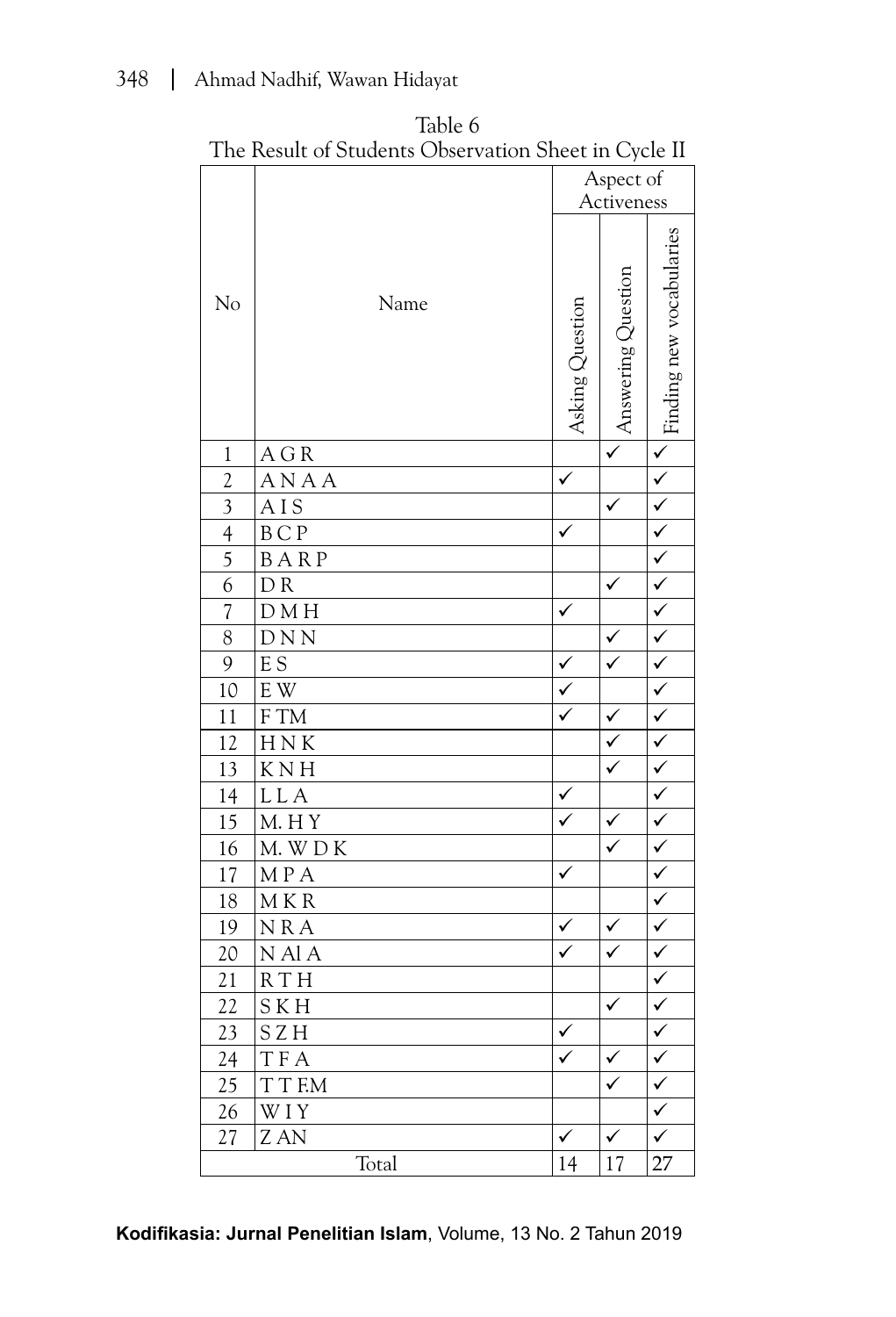From the data above, we know that the students' learning activities ran better than that of the first cycle. Most of the students were active in asking, answering questions. Moreover, all of them were also involved in trying to find new vocabularies to help them understand the reading text.

#### **Analysis**

The data presentation above shows that the implementation of RIDER strategy helps increase both the students' reading skill achievement and their activeness in the teaching and learning process.

As mentioned in the background of this study, before the implementation of RIDER strategy, most of the students did not reach the KKM. Only 4 out of 27 students (14,81%) (4 students) did. They also seemed to not enjoy the reading class. They seldom pay full attention to the teacher explanation, and were often busy with their own business during class.

After the implementation of RIDER strategy, the student achievement in reading skill increased. In the first cycle, 8 students (29.62%) reach above the KKM. The improvement is presented in the following table.

|                   |         |       | Result  |       |          |      |  |
|-------------------|---------|-------|---------|-------|----------|------|--|
| Students          | Pretest |       | Cycle I |       | Cycle II |      |  |
|                   | Number  | $\%$  | number  | $\%$  | number   | $\%$ |  |
| Who get $\geq 68$ |         | 14.81 |         | 29.62 | 27       | 10C  |  |
| Who get $\leq 68$ |         | 85.18 | 1 Q     | 70.37 |          |      |  |

Table 7 Improvement of student achievement after action

Not only the achievement, the students involvement in the teaching and learning process also increases throughout the implementation of the strategy (see table 7). This involvement is indicated by their active participation in asking and answering question while discussing as well as in attempting to find out the meaning of difficult words. In cycle 1, there are 9 students or 33.33% of them raised their hands asking questions. This number increased into 51.85% (14 students) in cycle 2. The number of students who answered questions also improved from 10 (37.03%) to 17 (62.96). Meanwhile, their activeness in terms of finding the meaning of difficult words is already 100% since cycle 2.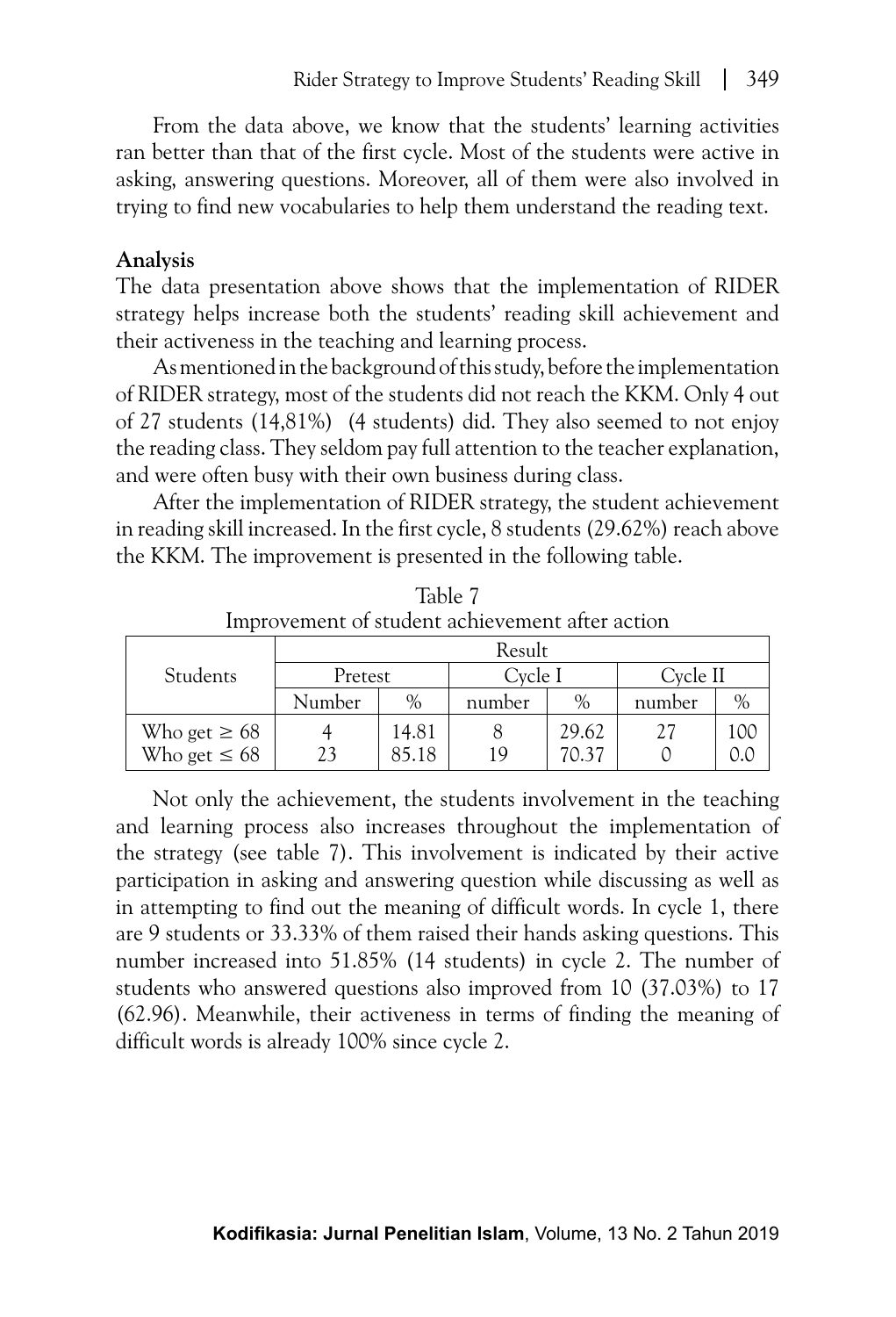| The statistic abilities authing systematic in |                          |         |          |            |          |
|-----------------------------------------------|--------------------------|---------|----------|------------|----------|
| No                                            | The students' activeness | Number  |          | Percentage |          |
|                                               |                          | Cvcle I | Cycle II | Cycle I    | Cycle II |
|                                               | Asking question          |         | 14       | 33,33%     | 51,85%   |
|                                               | Answering question       | 10      | 17       | 37,03%     | 62,96%   |
|                                               | Finding new vocabulary   |         |          | 100%       | 100%     |

Table 8 The student activeness during cycle I and II

# **CONCLUSION**

This research aims at finding how RIDER strategy is implemented to improve the students' reading skill. The RIDER (Read, Image, Describe, Evaluate, & Repeat) strategy has been used to help improve students' ability to visualize and led to an improvement in their ability to spontaneously recall details of a text and their understanding of the text. In this research, RIDER strategy is implemented at English class at grade XI of MA Ma'arif Balong Ponorogo as an action to solve the problems found in the class: low achievement and low activeness.

The result of the tests shows significant improvement of the students' achievement. In the pretests, which is conducted before the implementation of the strategy, only 14,81% (4 students) reach the KKM; in the posttest in the first cycle, 8 students (29,62%) reach the KKM; and lastly, in the posttest of the second cycle, all students (100%) are successful to achieve the criteria. Regarding the class participation of the students during the implementation of the strategy, the data from the observation shows as follows. In the cycle 1 the student' activeness in asking question is 33,33%, in answering question 37,03%, in finding new vocabulary 100%. In cycle 2, the students' activeness improves with the following details: in asking question 51,85%, in answering questions 62,96%, and in finding new vocabulary 100%.

Thus, through the implementation of RIDER strategy, the students' reading skill improves and so does their enthusiasm in learning.